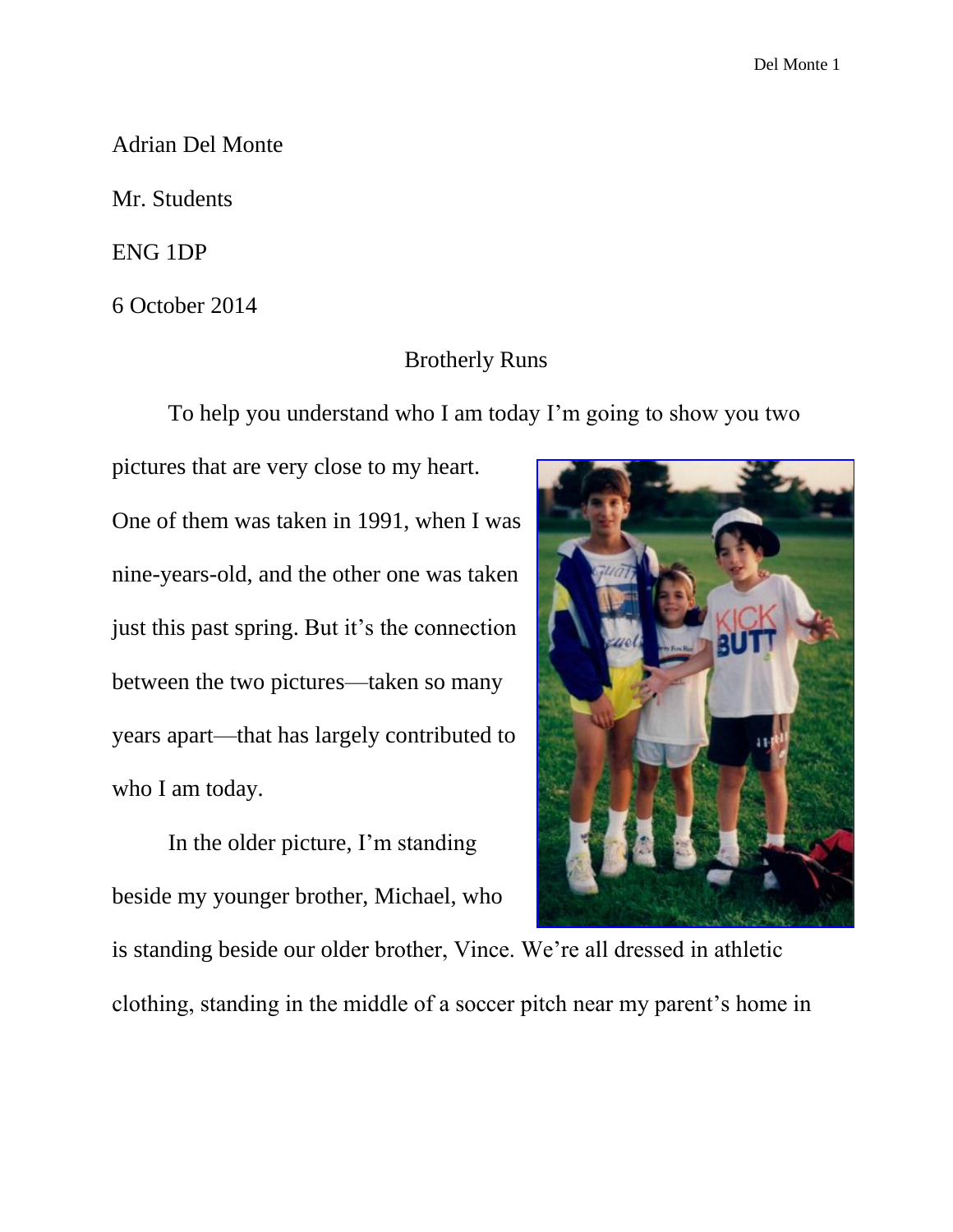Del Monte 2

Guelph. We all look happy. But so much of this day I don't remember. It was over twenty years ago.

What I do know is that we've all just run in a race. Vince won. That I remember for sure. I can't remember where I finished. I don't even remember that I'm wearing a hat, or why it's turned sideways. What I know for certain, though, is that I was happy that day. Because not only had I done the thing that I loved most—run—I was with the guys I loved most—my brothers.

My brothers and I have all had an affinity for going fast. According to popular lore—my Mom—we all walked before we crawled and were running soon after. I would run to catch up to my older brother and his buddies. I would run to get away from my younger brother sometimes. We would run to deliver our paper routes. You know when parents say to little kids, "go on, I'll time you"? Well that was our favourite game. We just loved to run. For me, it was the freest and the purest and the fastest thing in the world.

When we got older, running took on a more competitive form. We all joined a track team. We trained. Hard. And we were soon the best runners in our school, and then our city. While our friends were going to hockey and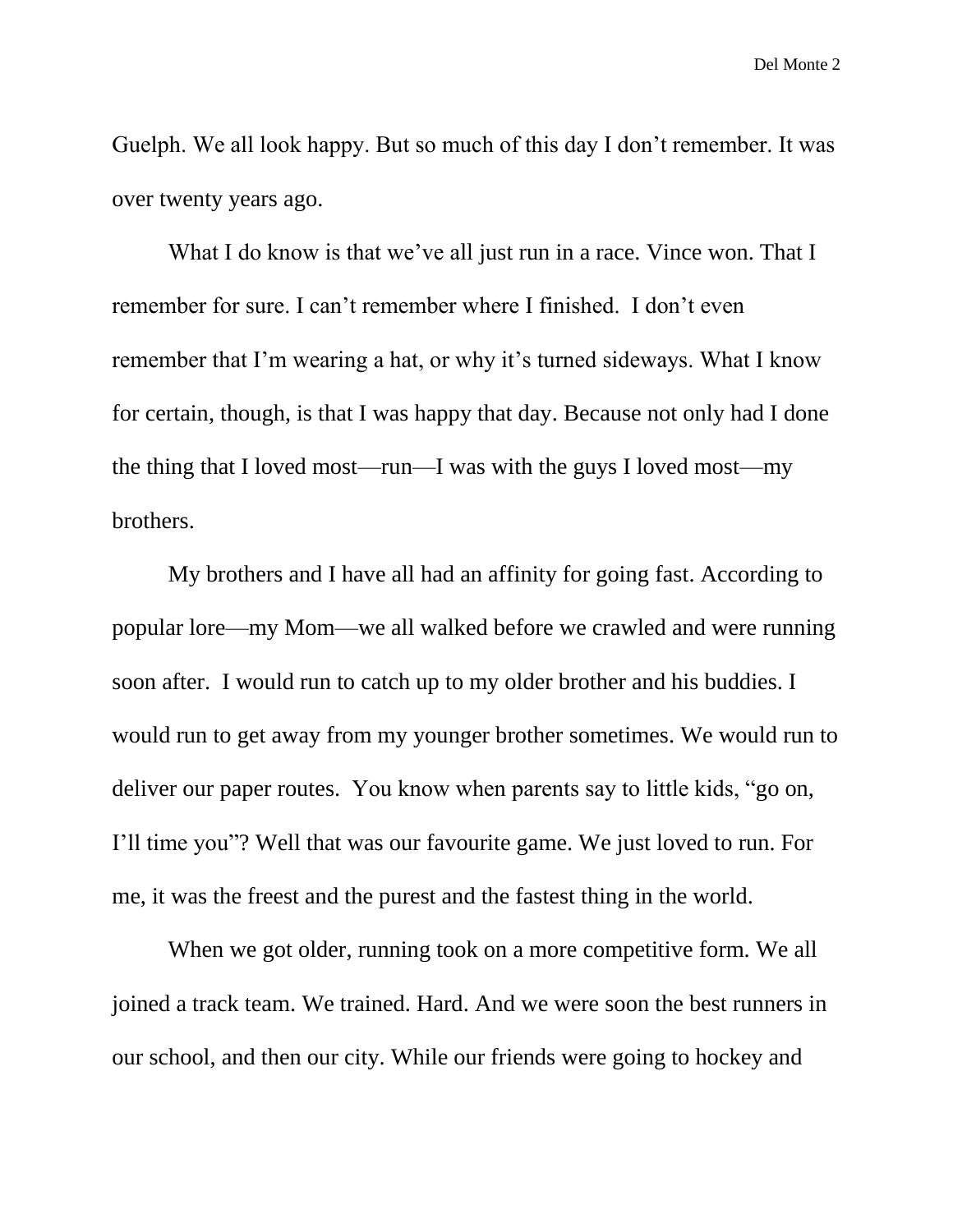Del Monte 3

soccer practice, we would be running the trails and country roads, usually with our Dad, and sometimes even with our Mom, in the car. Back then, our running was important to us. It was what we did. It was in our blood, actually. Our father had been a competitive distance runner—a scholarship runner!—and so I imagine we all inherited his love for running and racing. We would encourage each other, my brothers and I, to be the best athletes we could be. We never gave up on each other, always encouraging one another as we went up one hill—literally—and then the other.

Which brings me to the second picture. It's just a few months ago. Right after a local road race in the town we grew up in. I had a good race; second overall, in a lifetime personal best, I might add. My younger brother beat me. He's been beating me for a long time, so I'm ok with it. But it's not about the time, my running never has been. It's that my brothers and I are altogether…again. See, as we've gotten older, we don't get to see each other as much anymore. We all live in different cities, have our own families, and careers. But this picture reminds me of all the memories and miles we have shared together. It connects me to my roots, to where I came from, even if I don't remind that day so well.